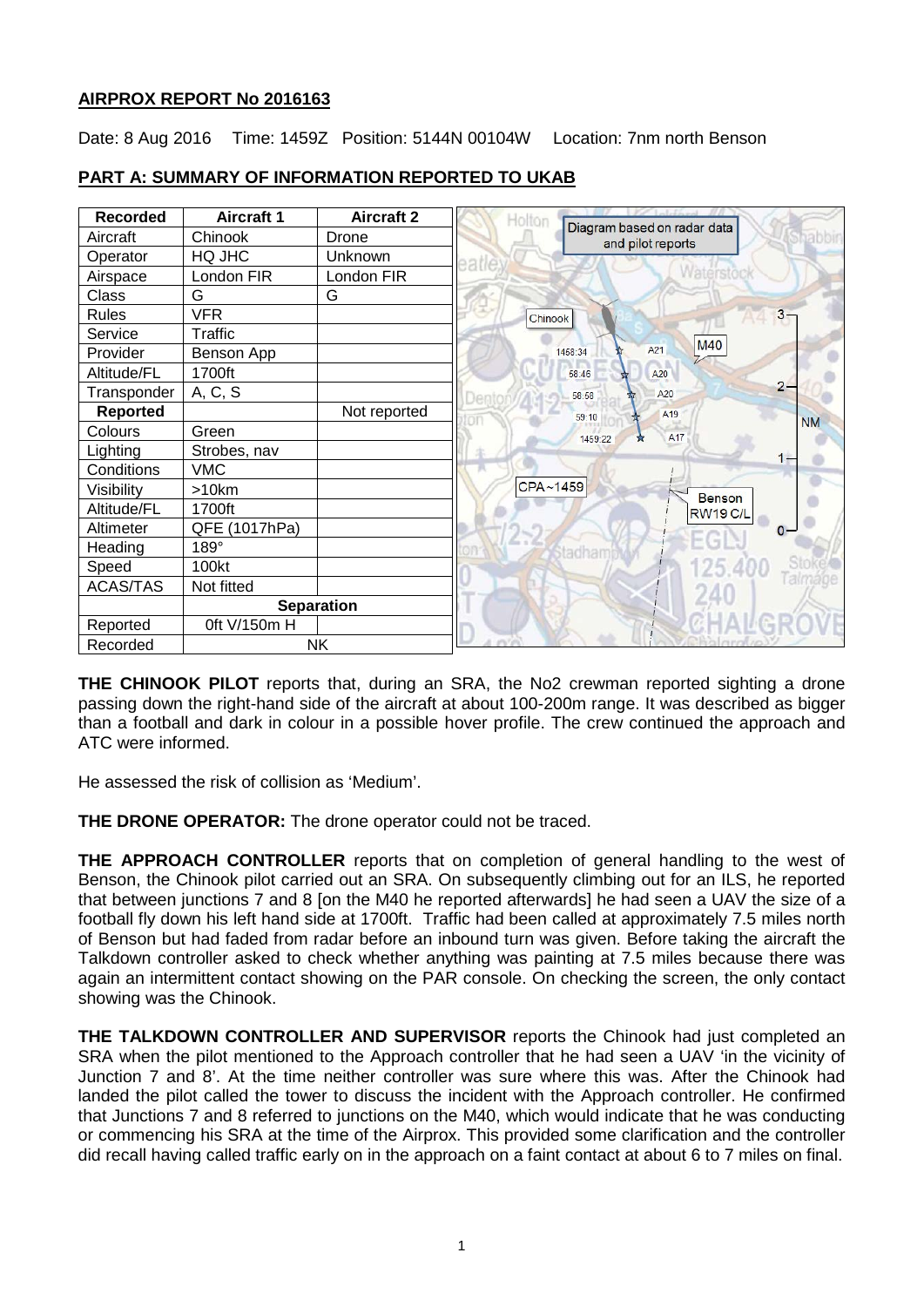# **Factual Background**

The weather at Benson was recorded as follows:

METAR EGUB 081450Z 26010KT CAVOK 21/07 Q1021 BLU NOSIG=

#### **Analysis and Investigation**

#### **UKAB Secretariat**

There are no specific ANO regulations limiting the maximum height for the operation of drones that weigh 7kg or less other than if flown using FPV (with a maximum weight of 3.5kg) when 1000ft is the maximum height. Drones weighing between 7kg and 20kg are limited to 400ft unless in accordance with airspace requirements. Notwithstanding, there remains a requirement to maintain direct, unaided visual contact with the aircraft sufficient to monitor its flight path in relation to other aircraft, persons, vehicles, vessels and structures for the purpose of avoiding collisions. CAP 722 gives guidance that, within the UK, visual line of sight (VLOS) operations are normally accepted to mean a maximum distance of 500m [1640ft] horizontally and 400ft [122m] vertically from the Remote Pilot.

Notwithstanding the above, all drone operators are also required to observe ANO 2016 Article 94(2) which requires that the person in charge of a small unmanned aircraft may only fly the aircraft if reasonably satisfied that the flight can safely be made, and the ANO 2016 Article 241 requirement not to recklessly or negligently cause or permit an aircraft to endanger any person or property. Allowing that the term 'endanger' might be open to interpretation, drones of any size that are operated in close proximity to airfield approach, pattern of traffic or departure lanes, or above 1000ft agl (i.e. beyond VLOS (visual line of sight) and FPV (first-person-view) heights), can be considered to have endangered any aircraft that come into proximity. In such circumstances, or if other specific regulations have not been complied with as appropriate above, the drone operator will be judged to have caused the Airprox by having flown their drone into conflict with the aircraft.

A joint CAA/NATS web site<sup>[1](#page-1-0)</sup> provides information and quidance associated with the operation of Unmanned Aircraft Systems (UASs) and Unmanned Aerial Vehicles (UAVs) and CAP722 (UAS Operations in UK Airspace) provides comprehensive guidance.

### **Comments**

### **JHC**

Again, this is another example of drones operating in the vicinity of manned aircraft without prior warning or due regard for other air users. Unfortunately, until there is a better understanding by the private drone operating community of the potential risk they pose to manned aircraft, this event will reoccur. Crews must remain vigilant and use the only tool at present that will make them aware of other privately owned unmanned airborne objects – LOOKOUT.

It is hoped that the Drone Safe website will help to educate the public. Alongside it, JHC are endeavouring to educate their own local communities with new pamphlets that contain the local airspace so to make the potential drone pilots aware of the likely locations of our operating aircraft. Also, The MAA in conjunction with BALPA and the Department for Transport are currently concluding a trial regarding the risk posed by drone impact, which should be reported on in January 2017 and provide good evidence to back a review of what is currently being undertaken to mitigate the collision risk.

 $\overline{\phantom{a}}$ 

<span id="page-1-0"></span><sup>1</sup> dronesafe.uk